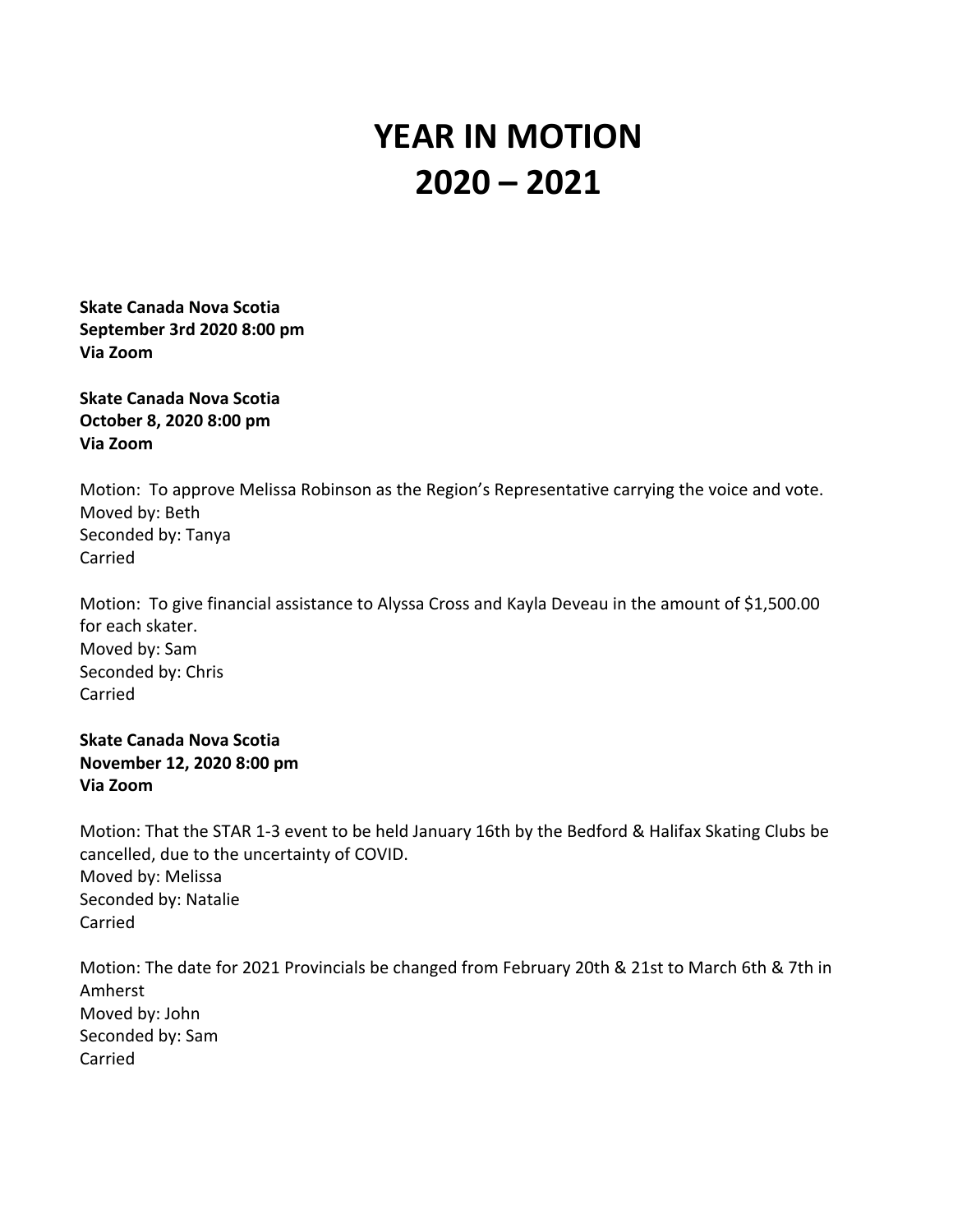Motion: Skate Canada Nova Scotia will retain a \$25.00 per skater administrative cost if a competition is cancelled. Moved by: John Seconded by: Sam Carried

Motion: A laptop and digital music program will be purchased. Moved by: Sam Seconded by: Joe Carried

**Skate Canada Nova Scotia December 10, 2020 8:00 pm Via Zoom**

**Skate Canada Nova Scotia January 14, 2021 8:00 pm Via Zoom**

## **Monday January 18th, 2021 e-mail motion**

Motion: THAT the awarded competitions, Robert McCall Memorial, Provincials and STAR 2-4 Sackville be cancelled, due to covid restrictions presently in place. Moved by: Will Seconded by: John Carried

**Skate Canada Nova Scotia Special Meeting January 19, 2021 8:00 pm Via Zoom**

Report to quorum 15 Clubs represented, 9 voting Board Members, 25 observers

Motion: THAT Skate Canada Nova Scotia Bylaws as circulated to the membership be approved as presented. Moved by: Angie Coady Pennington Seconded by: Kyla Upton Carried